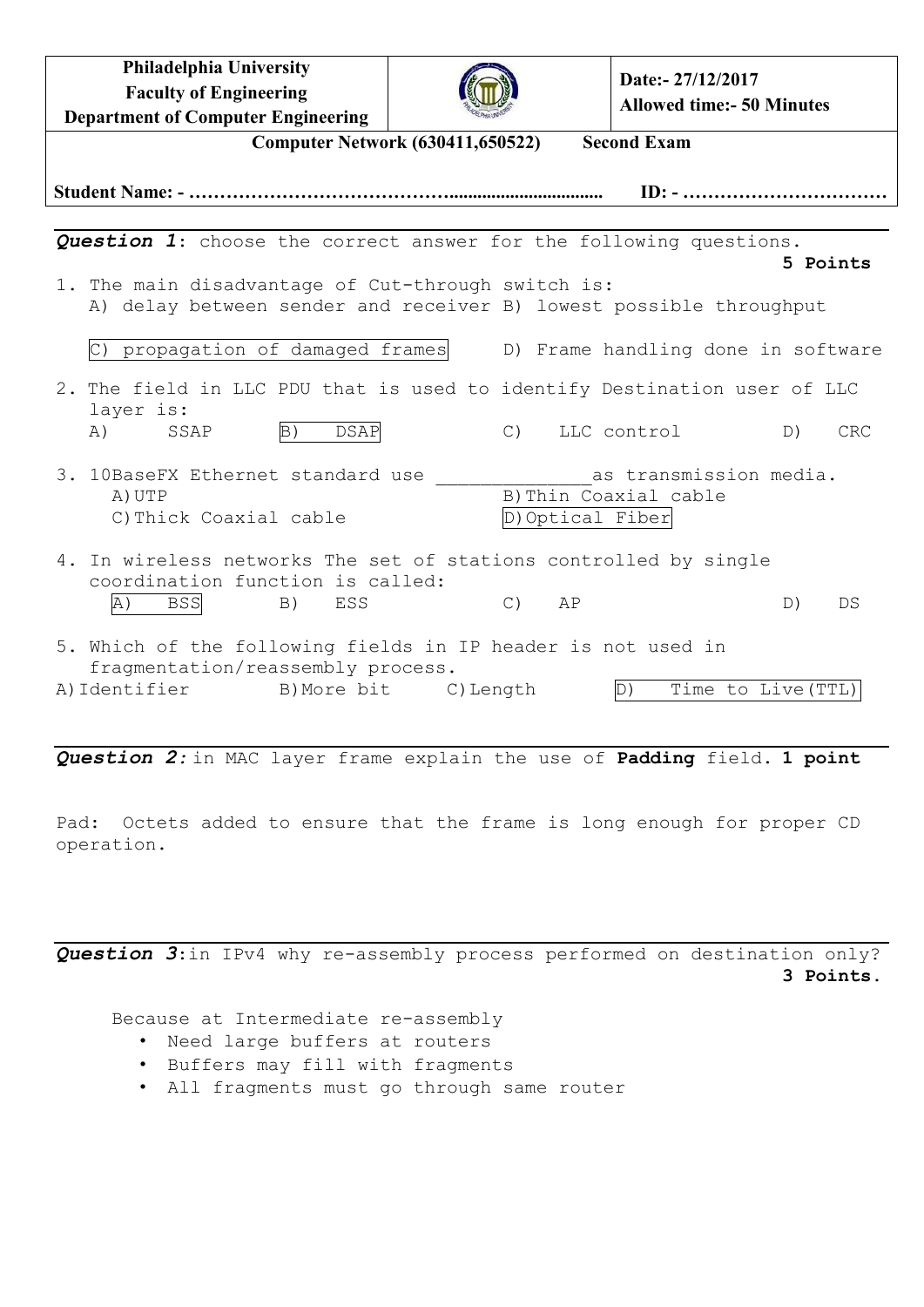*Question 4*: explain the CSMA/CD access method used in Ethernet.

**4 points**

- If the medium is idle, transmit; otherwise, go to step 2
- If the medium is busy, continue to listen until the channel is idle, then transmit immediately
- If a collision is detected, transmit a brief jamming signal to assure that all stations know that there has been a collision and cease transmission
- After transmitting the jamming signal, wait a random amount of time, referred to as the *backoff*, then attempt to transmit again

*Question 5*: Why IP checksum needs to be recalculated at routers.

**1 point**

Because routers may change the content of IP header like TTL field or in case of fragmentation length and more bit fields.

*Question 6:* In wireless network explain the Four Frame Exchange process used to transfer single frame of Data. **2 points**

- Source issues a Request to Send (RTS) frame
- Destination responds with Clear to Send (CTS)
- After receiving CTS, source transmits data
- Destination responds with ACK